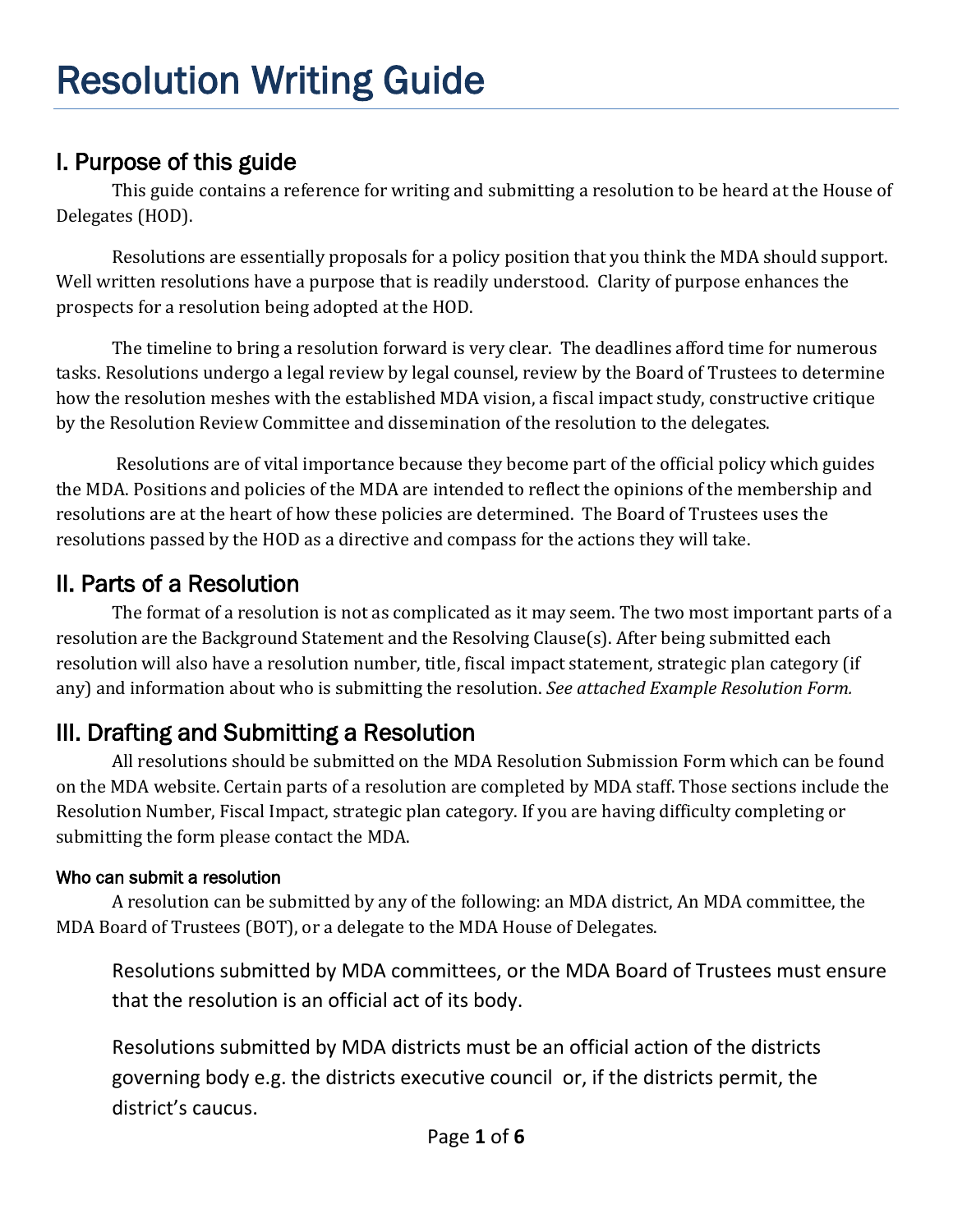If you are not a delegate or involved at the district or committee level and would still like to submit a Resolution you may ask your District Officers, a committee with a subject similar to your resolution, or a delegate to submit your Resolution. The MDA staff can provide you contact information for your District, committees, and delegates.

#### Background statement(s) - The Whereas clause(s)

The Background statement(s) is the supporting statement which provides information as to why the resolution is being proposed. The Whereas clause(s) should paint a picture of why the topic should be addressed by the MDA. Whereas clauses can describe the problem that the Resolve clause is intended to address, explain how the Resolving clause will correct the problem, or otherwise defend or support the Resolving clause in any other way.

It is important to note that Whereas clauses will not be voted upon or included in the adopted resolution. Once a resolution is disposed of the Whereas clauses are no longer available.

Whereas clauses should flow in a logical order.

Statements of fact should be cited with the appropriate reference e.g. MDA Constitution and Bylaws, Department of Health directives, Board of Dentistry rules, etc.

References to MDA Digest of Policies and/or bylaws are extremely important. All resolutions should include pertinent references and clearly state present MDA policy on the issue or explicitly state that no such policy exists. You can find the Digest of Policies, MDA bylaws and Constitution in the Governance section of the MDA website.

**Tip:** Delegates may find value in relevant statistics, analyses, surveys, commentaries, etc. both for and against your resolution being included in the Whereas clasues. This information will also be used during debate of the Resolution at the MDA House of Delegates, especially at the open hearing of the Reference Committees.

**Tip:** It is best to provide information that can be supported by fact. Anecdotal information should be used with caution.

**Tip:** You may also contact the members of the various MDA Committees, Task Forces or MDA staff as they can be invaluable resources on how the MDA is currently pursuing many issues.

#### Resolving clause(s)

This is the "resolution proper," as it describes the proposed changes in the official policy of the MDA. The Resolving clause will become MDA policy, and is the most important part of the resolution. Each Resolving clause must be able to stand on its own as the supporting information found in the Whereas clause(s) is not retained in the final record of the resolution.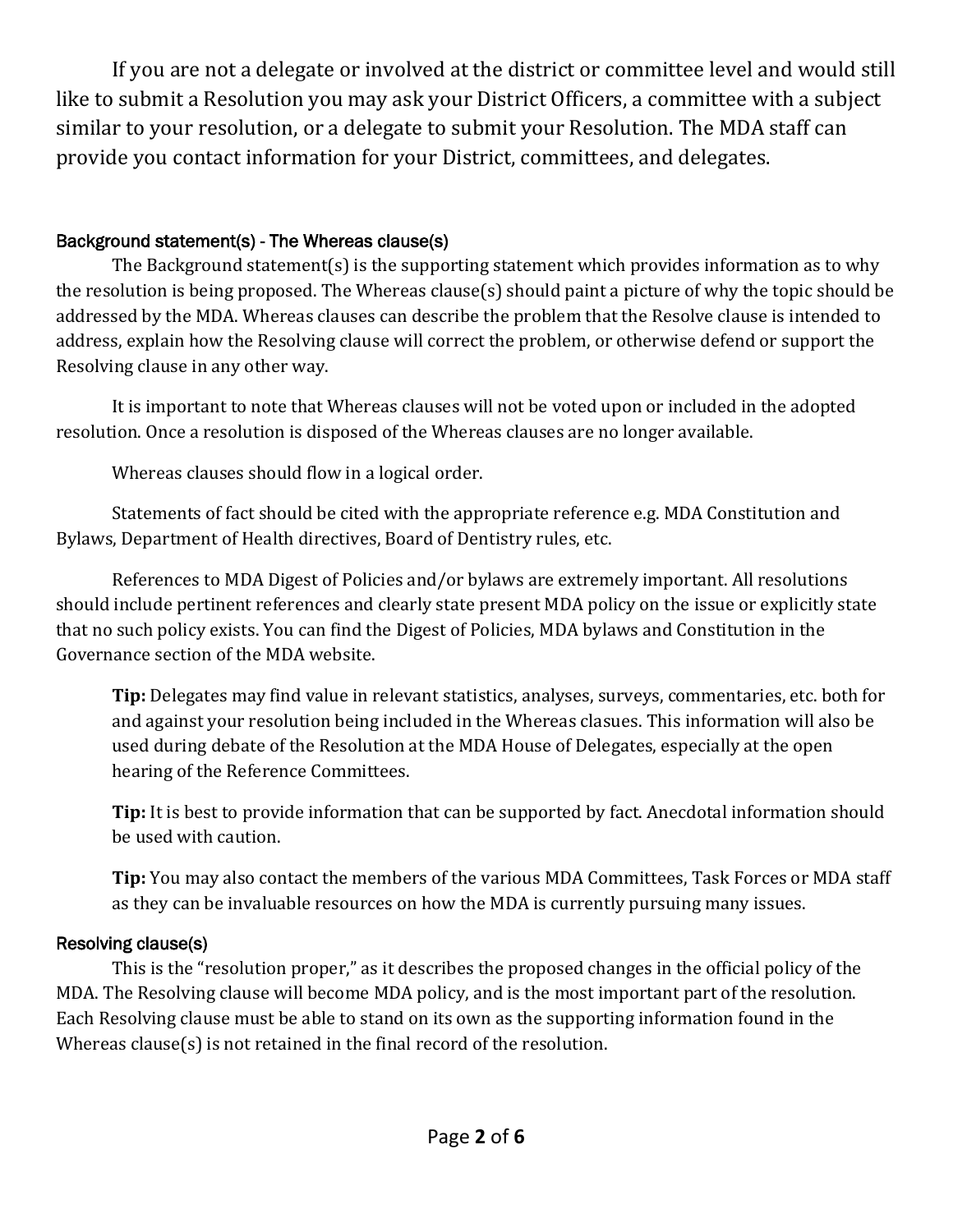Each Resolving clause must contain an actionable request and makes sense when read alone, since the Resolving clause represents the policy that will be adopted. Thus, Resolving clauses are often stated in single sentence form.

MDA resolutions may call on the MDA to take specific action or position, or adopt a certain policy. This is a very important point – if you want the MDA to take an action, the Resolving clause should begin as: "**RESOLVED, the MDA…**"

Resolutions can have more than one Resolving clause.

Resolving clauses should be stated in the affirmative, since the negative form is often confusing to the House of Delegates.

Well written Resolving clauses will be specific enough to get your point across, but flexible enough to be relevant in the long-term.

Tip: If the background statement includes factual information such as metrics from outside sources those sources should be cited (e.g. "according to the Center for Disease Control, In 2012, there were nearly 40,000 new cases of cancer of the oral cavity and pharynx diagnosed in the United States.)

Tip: If the background statement includes an opinion it should be stated as such e.g. "it is my opinion that ……..

**Tip:** If the resolution involves a bylaws change or change in an MDA policy the author may describe the change in narrative form rather than citing the actual bylaws/policy with additions underlined and strikeovers for additions. Bylaws changes will be referred to the Constitution and Bylaws committee for proper format.

**Tip:** Read the Resolving Clause on its own. Does it stand on its own without the background information? Only the resolving clause will be debated and included in the Digest of Policies.

**Tip:** Review the Digest of Policies and previous Resolutions to determine if this Resolution has been submitted before or is repetitive. (https://www.mndental.org/files/02.-Digest-of-Policies-2016.pdf)

### Submitting Information

 Resolutions need to be submitted on the MDA Resolution Form which can be found on the MDA website. Completed Resolutions should be emailed to **hod@mndental.org**, if you do not receive a confirmation message with 48 hours please confirm with the MDA that your Resolution was received.

The person or entity that has submitted the resolution should include the following:

- Name of person or entity submitting the resolution:
- District, Committee, Delegate or BOT
- Author's name and signature
- Date of submission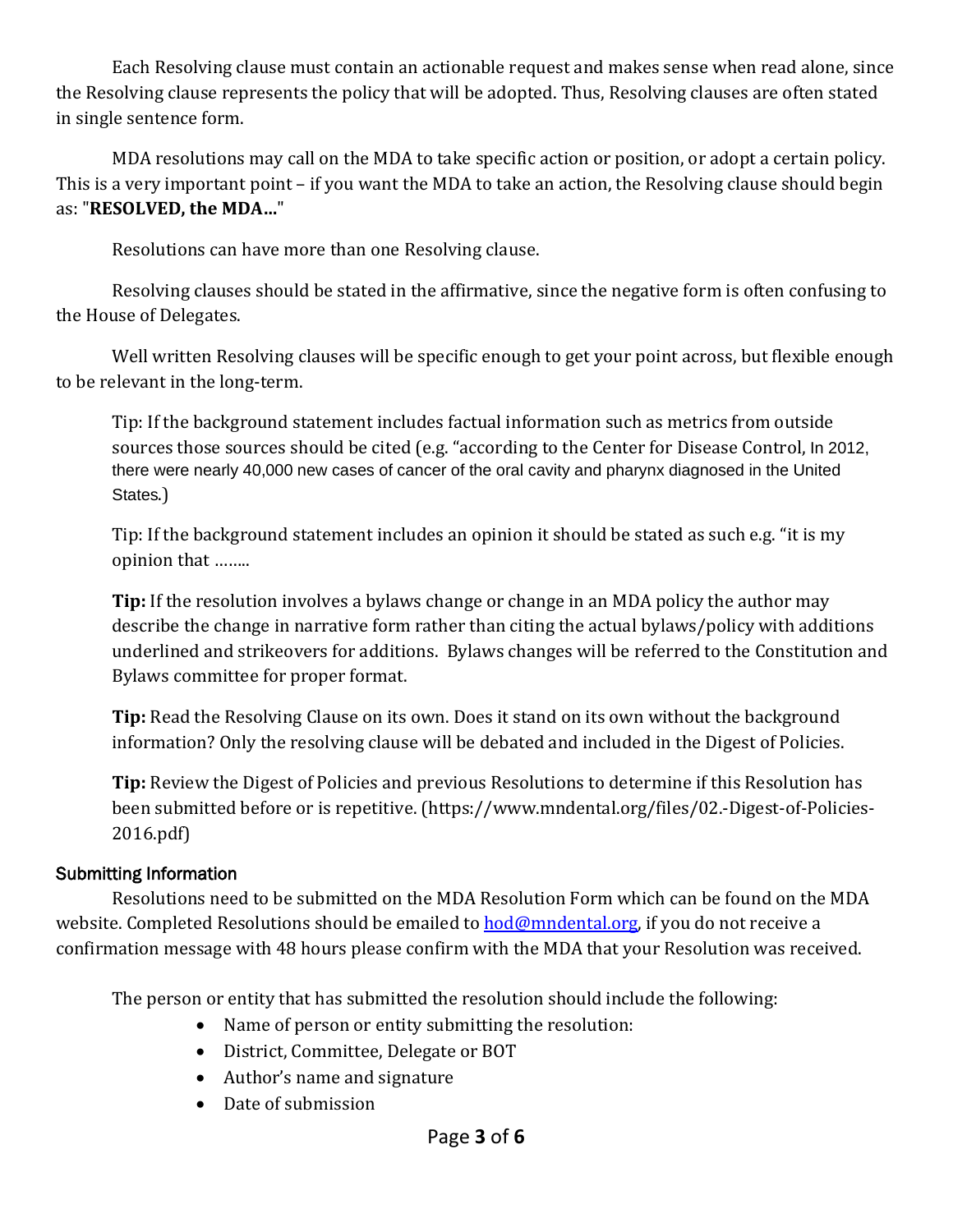• Email, phone, or other contact information of the author.

When a resolution is received by the MDA it is assigned a number in the order in which it was received. It may have a letter attached that provides additional information used by the staff, the Speaker or others.

MDA staff work with the MDA treasurer to forecast the type of fiscal impact a resolution will have on the association.

MDA staff also review the resolution to determine if it falls into any of the established categories of the MDA strategic plan.

# IV. Deadlines for Submitting a Resolution

Deadlines are defined in the Rules of the MDA House of Delegates and are based upon the date the HOD convenes that year. The actual date of these deadlines will vary from year to year, *please see the attached current year HOD Important Dates* document attached. Deadlines are defined in the Rules of the MDA House of Delegates:

- 1. Resolutions are to be received by the MDA at the HOD email address (HOD@mndental.org), 70 days before the House convenes.
- 2. Post-deadline resolutions are those submitted to the MDA after the 70 day deadline but at least 7 days before the House convenes.
	- a. A post-deadline resolution will be introduced at the first session of the House and needs an affirmative vote by the two-thirds of the delegates for the Resolution to be heard by the delegation on the second day.
	- b. Once approved to be heard, post-deadline resolutions have equal status with the on time resolutions.
- 3. A resolution may be presented from the floor at the Second Session of the House under "New Business". Similar to post-deadline resolutions, a resolution from the floor during the second session will be heard if two-thirds of the delegates agree the resolution should be heard. The motion to hear a resolution from the floor is not be debatable.

**Resolution authors are strongly advised to submit resolutions at least 70 days prior to the first session of the House.**

# V. The Timeline of a Resolution Submission

## Prior to the First Session of the House of Delegates

- All resolutions are submitted to the MDA on the Resolution Submission Form.
- Resolutions are to be submitted via the House of Delegates email address, [hod@mndental.org.](mailto:hod@mndental.org)
- Resolutions are received at MDA and numbered by MDA staff.
- Legal Counsel reviews the resolution for conformity with federal, state and local statutes.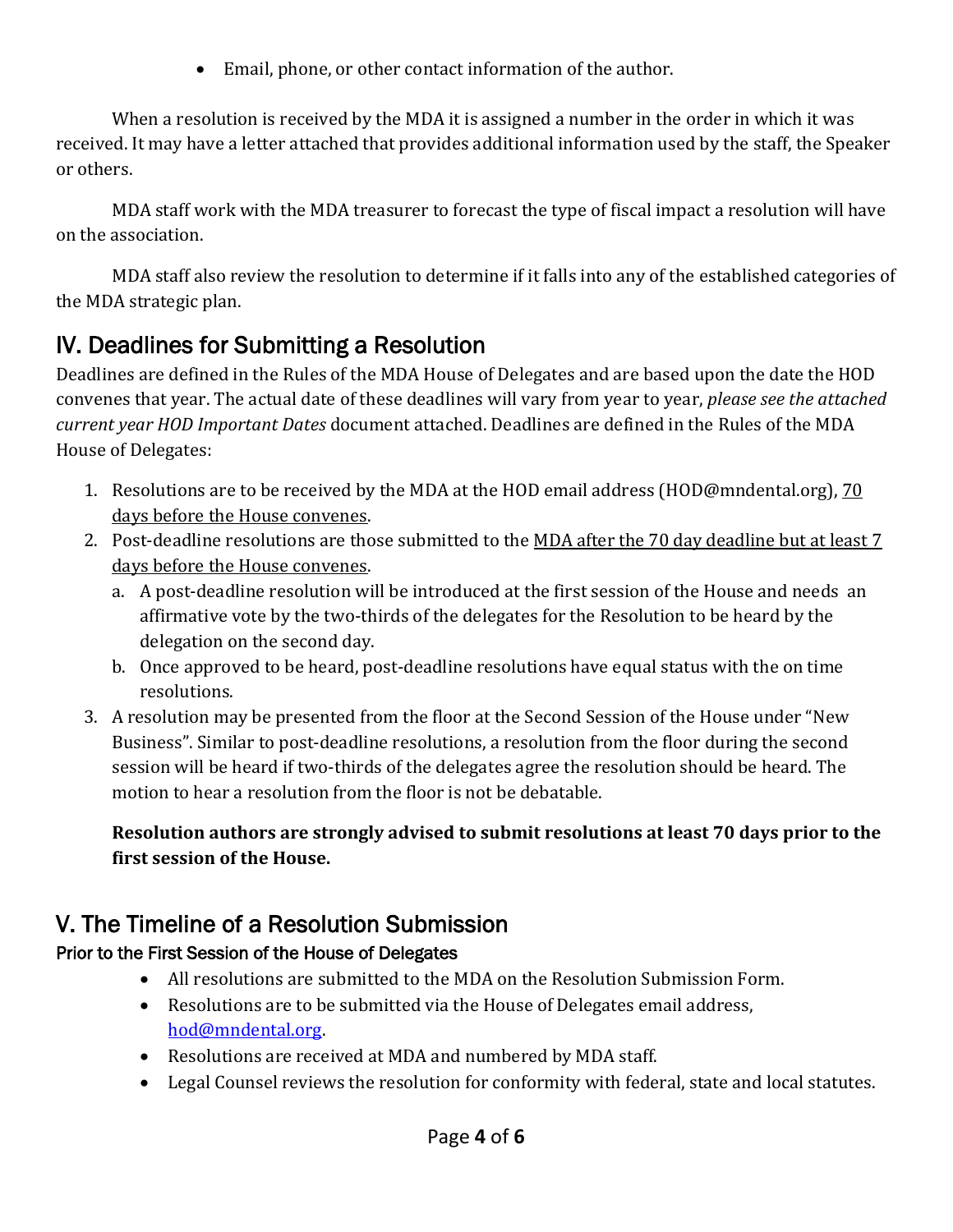- The resolution is referred to the Resolutions Review Committee for review of proper format and clarity.
- MDA Board of Trustees Reviews all pre-deadline resolutions and provide comments. The BOT has been instructed by the HOD to make comments and indicate support or opposition to the resolution.
- Post-deadline resolutions receive board comments if time permits.
- Financial impact review by MDA staff and Treasurer.
- Resolutions are disseminated to delegates.

#### At HOD

#### Resolutions are referred to a Reference Committee

The Speaker of the House assigns the resolution to one of two reference committees

### First Executive Session of the Reference Committees

Each Reference Committee meets in a closed session prior to the first session of the HOD to review the resolutions and reports of the various MDA committees and officers assigned to it. The committee shall, as a result of such review, prepare a report for the First Session of the House that acknowledges those reports. The committee may originate a resolution on the basis of the information contained in such reports.

### First Session of the House of Delegates

The House receives the reports of the Reference Committees.

### Reference Committees Open Hearing

Following the First Session open hearings of the Reference Committees, are held where information and opinions by any MDA member are received on the proposed resolutions. Debate does not occurs and no decisions are made at the open hearing. Members of a Reference Committee shall not give testimony at the open hearing of the Reference Committee on which they serve; however, they may give personal testimony at the open hearing of the other Reference Committee and at their Reference Committee's Executive Session, which follows the open hearings.

**Tip:** Consider in advance who you want to testify at the Open Hearing of the Reference Committee.

**Tip:** You may want to be sure you have a ready source of current or additional information about the resolution for testimony at the open hearing.

### Reference Committees Second Executive session

Following the open hearings, each Reference Committee shall hold an Executive Session at which only the members of the committee, officers of the House, and committee staff are present (on occasion, the committee may request additional information from people who have expertise relative to the specific resolution they are discussing), where the information received at the open hearing is considered, evaluated, and used in consideration of the committee's informed recommendations to the House.